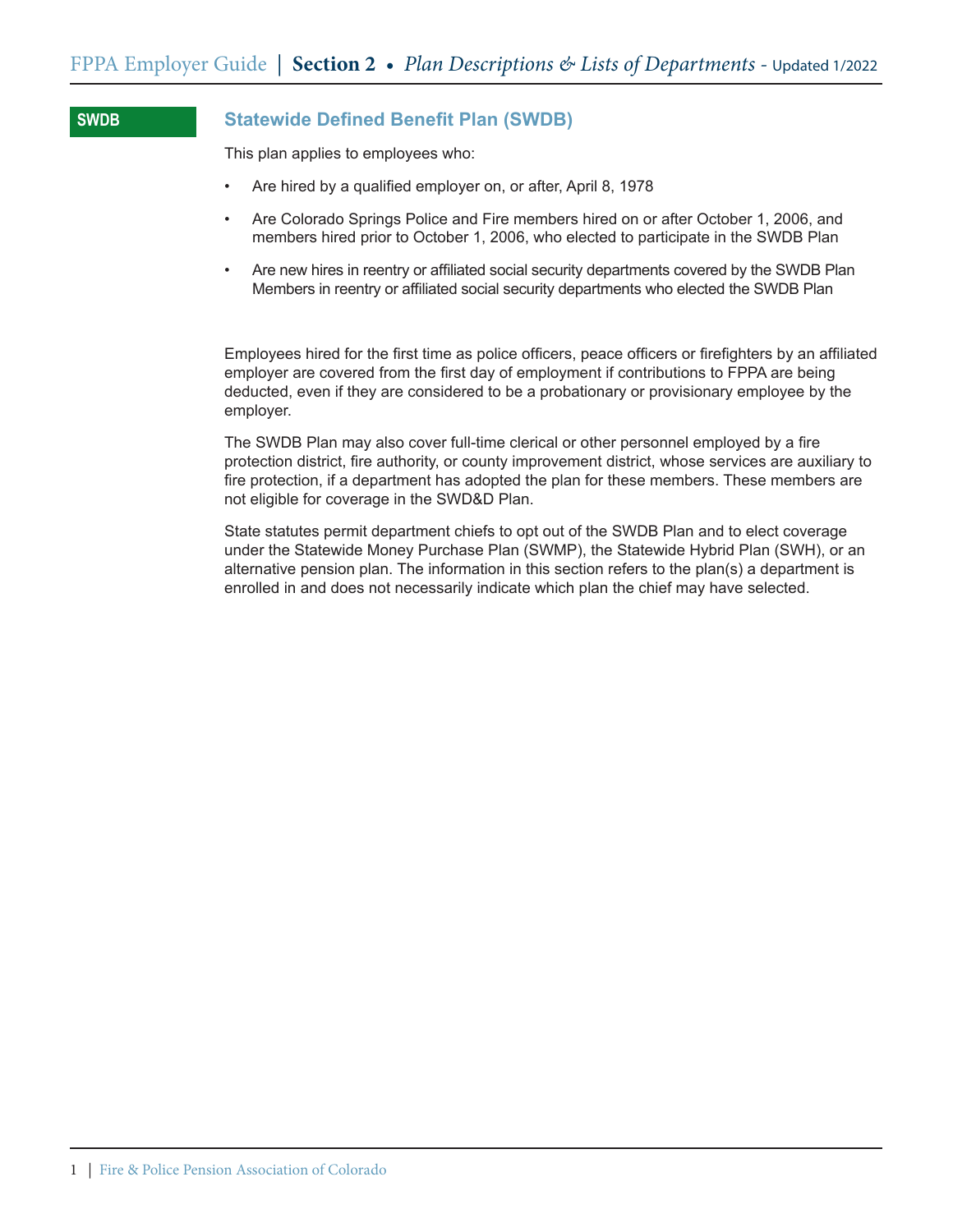## **SWDB**

Adams County FPD Aguilar Police\* Alma Police Antonito Police Arvada FPD Aspen FPD Ault FPD Ault Police Aurora Fire Basalt Police Bayfield Police Bennett FPD #7 Berthoud FPD Beulah Fire Protection & Ambulance District Big Sandy FPD Black Forest Fire Rescue Black Hawk Fire Blanca Police Boulder Mountain FPD Boulder Rural FPD Bow Mar Police\* Briggsdale FPD Brighton (Greater) FPD Brighton Police Broadmoor FPD Broomfield Police Brush Police Buena Vista Fire Buena Vista Police Byers FPD #9 Calhan FPD Cañon City Police Carbondale & Rural FPD Castle Rock Fire Center Police Central City Fire Chaffee County FPD Cimarron Hills FPD Clear Creek Fire Authority Clifton FPD Coal Creek Canyon FPD Collbran Marshalls Colorado Centre Metro District Fire\* Colorado River FPD Colorado Springs Fire Colorado Springs Police Columbine Valley Police Cortez FPD Crested Butte FPD Cripple Creek Fire Dacono Police Debeque FPD Delta County FPD #1 Denver Fire Denver Fire Denver Police

## *Departments Employing Members of the Statewide Defined Benefit Plan (SWDB)*

*\* No active members as of December 31, 2020.*

Dillon Police Dinosaur Police Donald Wescott FPD Durango FPD Eads Police\* East Grand FPD #4 Eaton FPD Edgewater Police Elizabeth Police Elk Creek FPD Empire Police Englewood Police Erie Police Estes Valley FPD Evans FPD Evans Police Evergreen FPD Fairmount FPD Fairplay Marshalls Police Falcon FPD Federal Heights Fire Federal Heights Police Firestone Police Florence Police Florissant FPD\* Foothills Fire & Rescue Fort Lewis-Mesa FPD Fort Lupton FPD Fountain Fire Fountain Police Fowler Police Franktown FPD Frederick Firestone FPD Frisco Police Front Range Fire Rescue FPD Galeton FPD Garden City Police Gateway-Unaweep FPD Genesee FPD Georgetown Police Gilcrest Police\* Granada Police\* Grand FPD #1 Grand Junction Fire Grand Lake FPD Grand Valley FPD Greater Eagle FPD Greeley Fire Green Mountain Falls-Chipita Park FPD Gypsum FPD Hartsel FPD Hudson FPD Hugo Police Idaho Springs Police Ignacio Police Indian Hills FPD Inter-Canyon FPD

Jackson 105 FPD\* Jefferson-Como FPD Kiowa FPD Kremmling FPD La Jara Police La Salle FPD La Salle Police La Veta Police Lafayette Fire Lafayette Police Lake Dillon FPD Lake George FPD Lakeside Police Lamar Fire\* Larkspur FPD Las Animas Police\* Leadville Fire Leadville Police Lefthand FPD Littleton Police Lochbuie Police Log Lane Village Police Lone Tree Police Los Pinos FPD Lower Valley FPD Lyons FPD Manassa Police\* Manitou Springs Fire Manitou Springs Police Mead Police Milliken Police Monte Vista Police Montrose FPD Montrose Police Mountain View FPD Mountain View Police Nederland FPD North Fork Fire North Metro Fire Rescue North Routt FPD Northeast Teller County FPD North-West FPD Nunn Police Oak Creek FPD Oak Creek Police Olathe FPD Olathe Police Pagosa FPD Pagosa Springs Police Palisade Fire Palisade Police Palmer Lake Fire Palmer Lake Police Paonia Police Parachute Police Parker Police Peyton FPD Plateau Valley FPD

Platte Canyon FPD Platte Valley FPD Platteville Police Platteville-Gilcrest FPD Pleasant View Metro Fire District Poudre Fire Authority Pueblo Fire Pueblo Police Pueblo Rural FPD Pueblo West Metro FPD Rattlesnake FPD Red White & Blue FPD Roaring Fork FRA Rocky Mountain FPD Rye FPD Sable Altura FPD Salida Fire Salida Police San Luis Police\* Sanford Police Security FPD Severance Police Sheridan Police Silt Police South Adams County FPD South Fork FPD South Fork Police South Metro Fire Rescue FPD Southeast Weld FPD Southern Park County FPD Steamboat Springs Fire Sterling Fire Sterling Police Strasburg FPD #8 Stratmoor Hills FPD Stratton Police\* Summit Fire & EMS Authority Telluride FPD Thornton Fire Thornton Police Timberline FPD Tri Lakes Monument FPD Trinidad Fire Upper Pine River FPD Wellington FPD West Douglas County FPD West Metro FPD West Routt FPD Westminster Fire Westminster Police Wiggins Police Windsor-Severance FPD Wray Police Yuma Police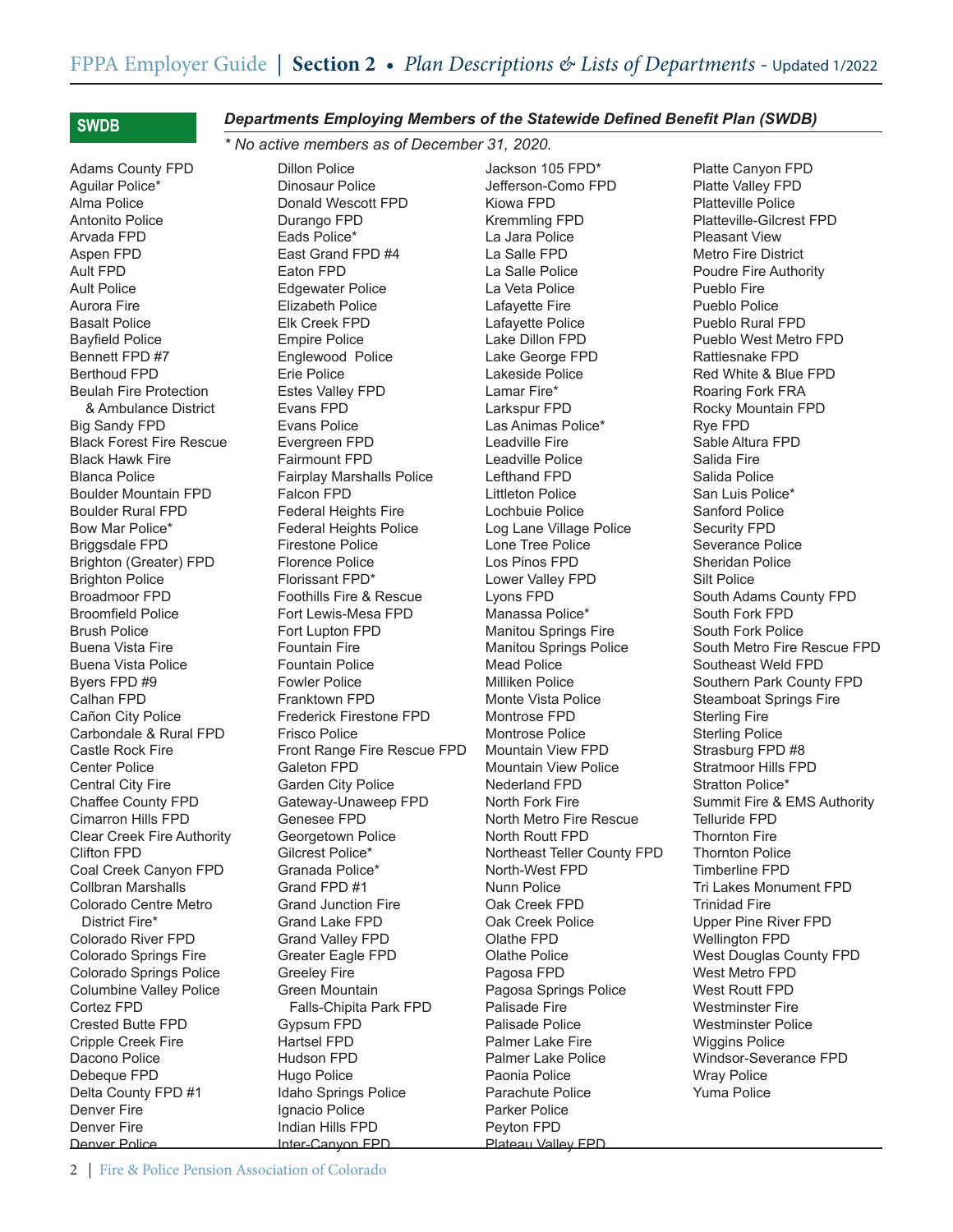## **CoSprgs Police**

**CoSprgs Fire**

## **Colorado Springs New Hire Pension Plan (CSNHPP)**

This plan applies to employees who were hired by Colorado Springs police or fire on or after April 8, 1978, but prior to October 1, 2006 who did not elect to participate in the SWDB Plan. These employees are covered by the Colorado Springs New Hire Pension Plan and the Statewide Death & Disability Plan administered by FPPA.

**The plan has two components: the Police component and the Fire component**  Separate benefit provisions for each component are provided in individual plan documents; structurally they are a tier of the FPPA Defined Benefit System.

- $\checkmark$  Colorado Springs New Hire Pension Plan Police Component
- $\checkmark$  Colorado Springs New Hire Pension Plan Fire Component

Colorado Springs Police and Fire members hired on or after October 1, 2006 are enrolled the FPPA Statewide Defined Benefit Plan.

## **SWH-DB&MP**

## **Statewide Hybrid Plan –Defined Benefit and Money Purchase Components (SWH – DB and MP)**

The SWH - DB and MP covers firefighters, police officers and peace officers from reentry and affiliating departments that elect coverage under this plan after January 1, 2004. This plan may also cover full-time clerical staff or other personnel by an affiliated Fire Protection District, Fire Authority or a County Improvement District.

### **There are two components to this plan:**

- 3 **Defined Benefit Component** This component pays a monthly benefit upon retirement for a member's lifetime.
- 3 **Money Purchase Component**  This component is an individual, self-directed retirement account that is available to a member at retirement until it is depleted.

### *Departments Employing New Hire Members in the SWH – DB and MP*

*This does not include departments who had members individually elect this plan through the department reentry process or chiefs who elected to participate in the plan.*

Dillon Police Evans Police Elizabeth Fire Protection District

### **SWMP**

## **Statewide Money Purchase Plan (SWMP)**

### **This plan, established January 1, 1994, may cover the following members:**

 $\checkmark$  Members of departments that were in the Statewide Defined Benefit Plan (SWDB) and elected coverage under the Statewide Money Purchase Plan (SWMP). Members in this plan may also be covered by the Statewide Death & Disability Plan (SWD&D).

## **And may cover the following employees if the department affiliates for the SWMP Plan:**

- $\sqrt{ }$  Part-time police officers and firefighters working less than 1600 hours per year.
- $\sqrt{2}$  Part-time clerical/administrative employees whose services are auxiliary to fire protection and the department's full-time firefighters are in the SWDB Plan.
- $\checkmark$  Full-time clerical/administrative employees whose services are auxiliary to fire protection and the department's full-time firefighters are in the SWMP Plan.
- $\checkmark$  Clerical/administrative employees are not eligible for the SWD&D Plan.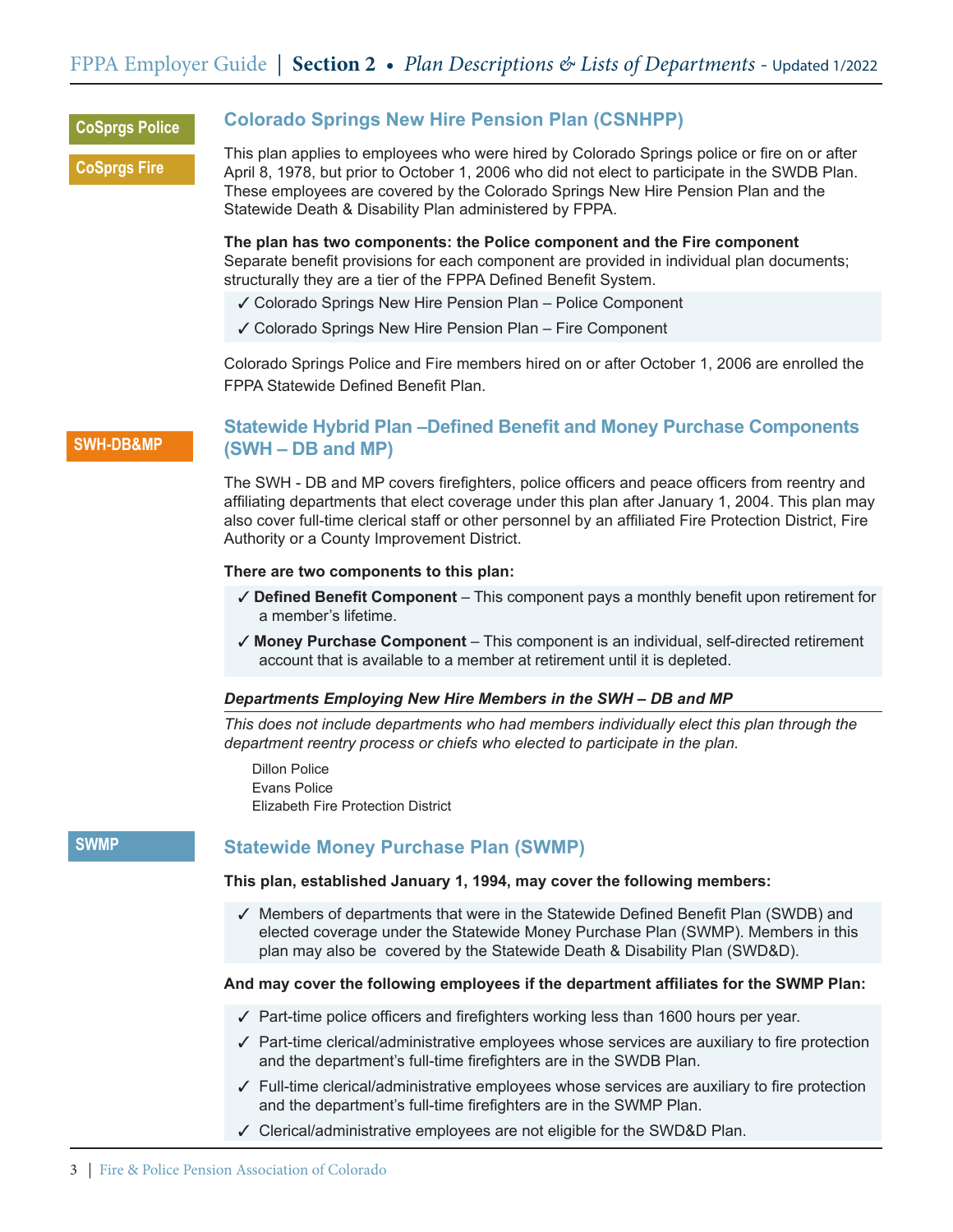#### *Departments Employing Full-Time Members*

*This list does not include chiefs who elected to participate in the SWMP.*

This plan does not have any departments employing full-time members

#### *Departments Employing Part-Time or Clerical Members*

Adams County FPD Ault FPD Boulder Mountain Fire Briggsdale FPD Clifton FPD Colorado Centre Metro District Fire Colorado River FPD Colorado Springs Fire Colorado Springs Police Debeque FPD Dillon Police Eaton FPD Fairmount FPD Galeton FPD Gateway-Uaweep FPD Genesee FPD Grand Valley FPD Greater Eagle FPD

Inter-Canyon FPD Jefferson-Como FPD Larkspur FPD Lochbuie Police Lone Tree Police Northeast Teller County FPD Plateau Valley FPD Platte Valley FPD Platteville Police Sable-Altura FPD Security FPD Southern Park County FPD Telluride FPD Upper Pine River FPD West Routt FPD Windsor Severance FPD Wray Police

### **SWDB** *- Reentry*

### **Reentry Departments**

The departments in this list were formerly departments in a local money purchase plan or the Statewide Money Purchase Plan that entered the FPPA Defined Benefit System through a Full or Partial Department Entry after 2004. Members may be covered by the Statewide Defined Benefit Plan, Statewide Hybrid Plan - Defined Benefit and Money Purchase Components, or the Statewide Hybrid Plan - Money Purchase Component Only. Members may also be covered by the Statewide Death & Disability Plan administered by FPPA.

#### *FPPA Defined Benefit System Reentry Departments*

| Aurora Fire<br><b>Brighton Police</b><br><b>Broomfield Police</b><br>Buena Vista Police<br>Cañon City Police<br>Carbondale & Rural FPD<br>Dacono Police<br>Dillon Police<br><b>Edgewater Police</b><br>Flizabeth Fire<br>Englewood Police<br>Evans Police<br><b>Federal Heights Fire</b><br><b>Federal Heights Police</b><br>Florence Police<br><b>Fountain Fire</b><br><b>Fountain Police</b><br><b>Grand Junction Fire</b><br>Lafayette Police<br>Lake Dillon FPD (Summit Fire EMS)<br>Littleton Fire | Littleton Police<br>Longmont Fire<br>Longmont Police<br>Milliken Police<br>Montrose Police<br>Monte Vista Police<br>Mountain Village Police<br>North Metro Fire Rescue<br>Poudre Fire Authority<br><b>Security FPD</b><br>Sheridan Police<br>Snake River FPD<br>Snowmass Wildcat FPD<br><b>Thornton Fire</b><br><b>Thornton Police</b><br>Snake River FPD<br>Trinidad Fire<br>West Metro FPD<br><b>Westminster Fire</b><br>Westminster Police |
|---------------------------------------------------------------------------------------------------------------------------------------------------------------------------------------------------------------------------------------------------------------------------------------------------------------------------------------------------------------------------------------------------------------------------------------------------------------------------------------------------------|-----------------------------------------------------------------------------------------------------------------------------------------------------------------------------------------------------------------------------------------------------------------------------------------------------------------------------------------------------------------------------------------------------------------------------------------------|
|---------------------------------------------------------------------------------------------------------------------------------------------------------------------------------------------------------------------------------------------------------------------------------------------------------------------------------------------------------------------------------------------------------------------------------------------------------------------------------------------------------|-----------------------------------------------------------------------------------------------------------------------------------------------------------------------------------------------------------------------------------------------------------------------------------------------------------------------------------------------------------------------------------------------------------------------------------------------|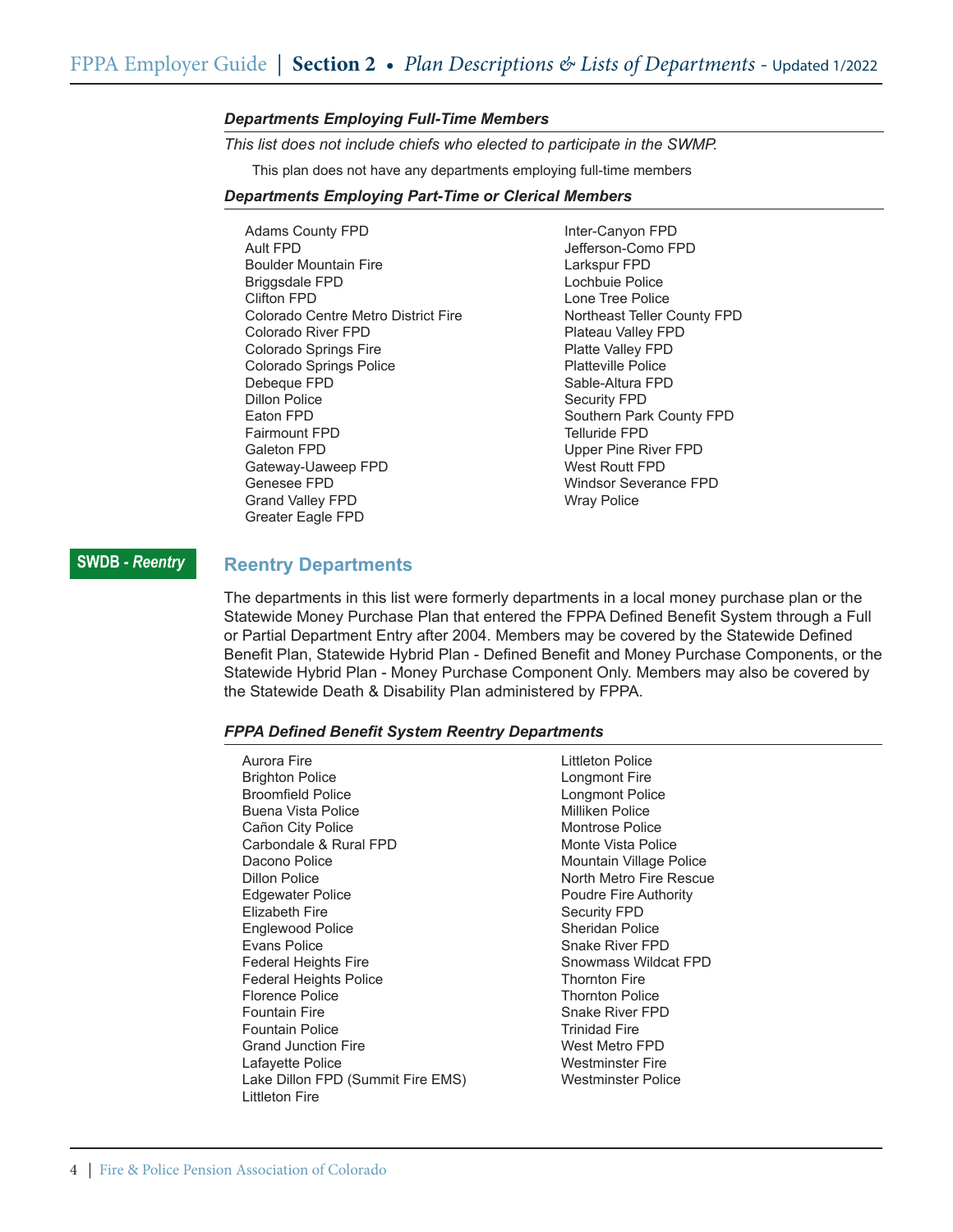## **Old Hire Defined Benefit Plans**

There are two types of old hire defined benefit plans relative to FPPA policies and procedures:

- 1. Affiliated Old Hire Defined Benefit Plans,
- 2. Non- Affiliated Old Hire Defined Benefit Plans

### **Affiliated Old Hire Defined Benefit Plans**

These plans cover employees hired before April 8, 1978, whose employers chose to affiliate their old hire plan with FPPA for certain plan administrative functions, including retiree payroll processing, actuarial studies, tax reporting and investment of assets. **The individual old hire pension boards are still responsible for the administration of these plans, the determination of benefits and must verify all retirement benefits, refunds, contribution totals, etc.**

Assets of affiliated old hire defined benefit plans are tracked separately, and employers receive a separate accounting of their old hire plans through quarterly and annual statements from FPPA. Employers may be asked to complete annual audit verifications from FPPA's auditor for contributions received and benefits paid out for the old hire plans.

In addition, these employees were covered by the Statewide Death & Disability Plan for a death or disability that occurred after January 1, 1980, but prior to retirement eligibility.

### *Departments Employing Members of Affiliated Old Hire Defined Benefit Plans*

*\* No active members as of December 31, 2020.*

Adams County (North Washington) FPD\* Aurora Fire\* Aurora Police\* Bancroft FPD\* Cañon City Area FPD\* Cherry Hills FPD\* Colorado Springs Fire\* Colorado Springs Police\* Cortez Police\* Denver Fire\* Denver Police\* Durango Fire\* Durango Police\* Englewood Fire\* Englewood Police\* Fort Morgan Police\* Grand Junction Fire\* Grand Junction Police\* Greeley Police\* Greeley (Union Colony) Fire\* Haxtun Police\* La Junta Fire\* La Junta Police\* La Salle Police\* Lakewood FPD\* Lamar Fire\* Las Animas Police\* Leadville Fire\* Manitou Springs Fire\* Montrose FPD\* Mountain View FPD\* Pueblo Fire\* Pueblo Police\* Pueblo Rural FPD\* Red, White & Blue FPD\* Rocky Ford Police\* Salida Fire\* Salida Police\* South Adams County FPD\* Springfield Police\* Sterling Fire\* Thornton Fire\* Trinidad Fire\* Trinidad Police\*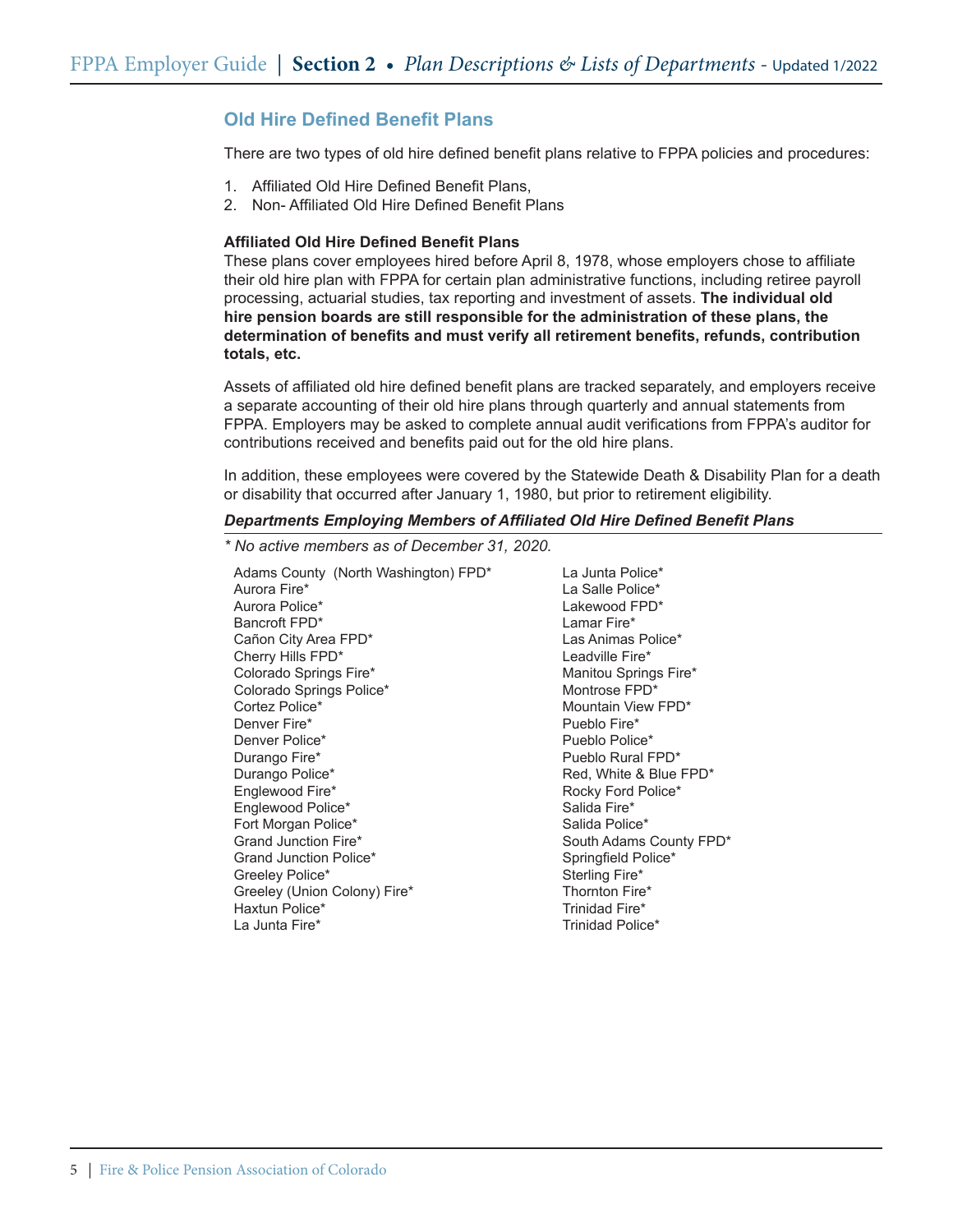## **Local Money Purchase Plans**

### **There are two types of local money purchase plans:**

- √ Exempt Money Purchase Plans,
- 3 Local Money Purchase Plans with Statewide Death & Disability Plan Coverage (SWD&D – Local MP).

#### *Exempt Money Purchase Plans*

*Employees of these departments are not covered by FPPA for normal retirement benefits or death and disability benefits.*

Craig Police Eaton Police Gunnison Police Lakewood Police Meeker Police Mount Crested Butte Police Silverthorne Police

## **SWD&D-LOCAL MP**

### *Local Money Purchase Plan Employers Who Employ Members Covered by the Statewide Death & Disability Plan (SWD&D – Local MP)*

*Employees of these departments are covered by the Statewide Death & Disability Plan. These employees are not covered by FPPA for retirement benefits.*

Alamosa Police Arvada Police Aspen Police Aurora Police Avon Police Boulder Fire Boulder Police Canon City Area FPD Cherry Hills Village Police Commerce City Police Cortez Police Del Norte Police Delta Police Durango FPD Durango Police Eagle River FPD Fort Collins Police Fort Lupton Police Fort Morgan Police Fruita Police Glendale Police Glenwood Springs Fire Glenwood Springs Police Golden Fire Golden Police Grand Junction Police Greeley Police Greenwood Village Police La Junta Fire La Junta Police Lamar Fire Lamar Police Longmont Fire Longmont Police Loveland FRA Loveland Police Northglenn Police Rangely Police Rifle Police Rocky Ford Fire Rocky Ford Police Snowmass Village Police South Metro Fire Rescue Steamboat Springs Police Telluride Police Trinidad Police Vail Fire Vail Police Wheat Ridge Police Woodland Park Police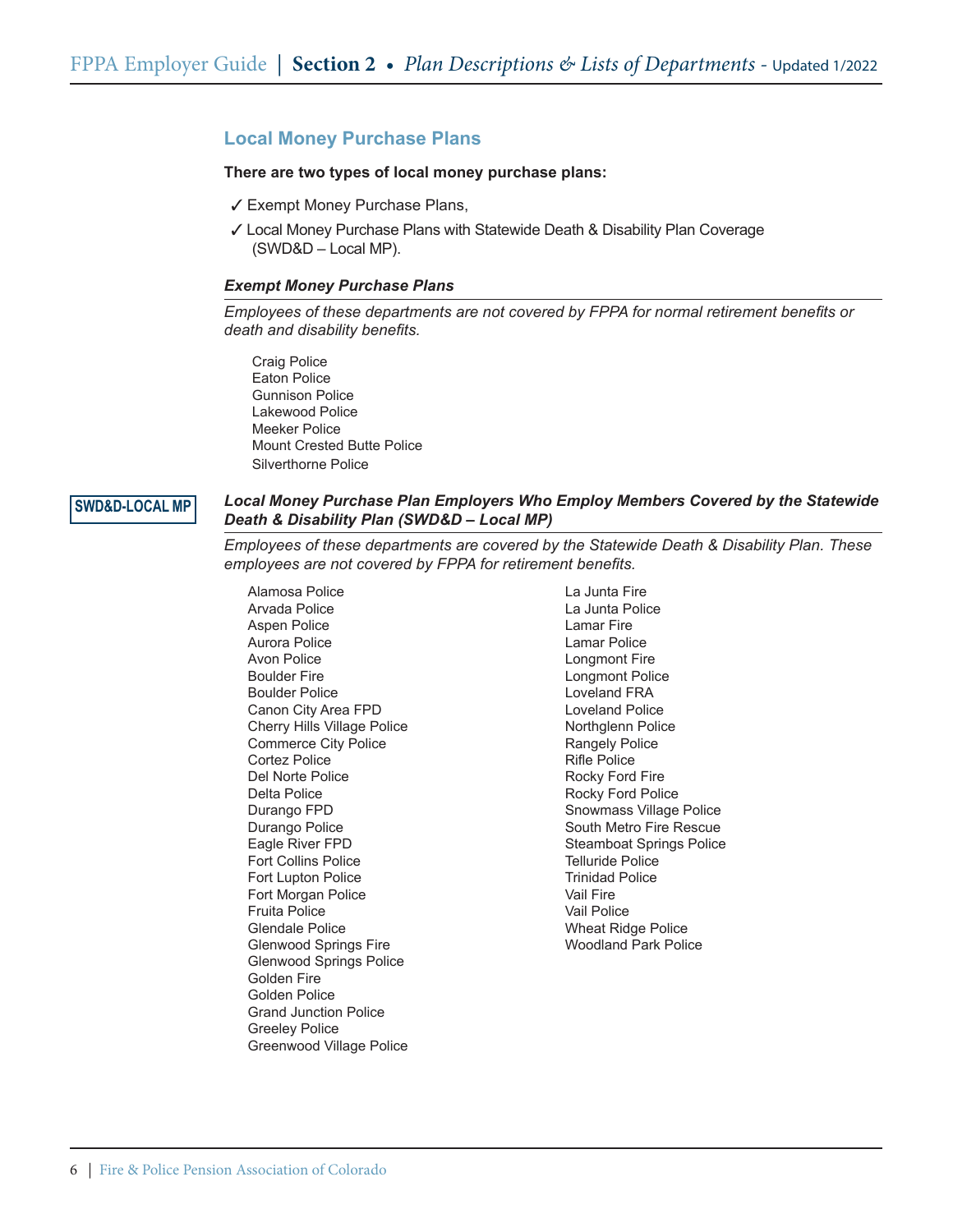## **Social Security Employers Affiliated for Supplemental Benefits**

Employees of these departments are covered by Social Security benefits and are affiliated with FPPA for supplemental retirement and/or supplemental death and disability coverage. Affiliation with FPPA provides employees with additional benefits to those provided by Social Security.

Social Security employers that cover salaried employees, whose duties are directly involved with the provision of law enforcement or fire protection, may elect to affiliate for supplemental retirement benefits under the SWDB Plan, SWH Plan, or SWDB-SS Component. Additionally, Social Security employers can affiliate newly hired employees for supplemental death and disability benefits under the SWD&D Plan.

## *Social Security Employers Who Employ Members Covered for Supplemental Retirement (SWDB – SS) and Supplemental Death & Disability Benefits (SWD&D – SS) This plan applies to members of departments who pay into Social Security for retirement benefits and have adopted the SWDB-SS and the SWD&D to provide supplemental benefits.* De Beque Police Haxtun Police Holyoke Police Johnstown Police Kersey Police Monument Police Springfield Police *Social Security Employers Who Employ Members Covered for Supplemental Retirement Benefits (SWDB – SS), but not Supplemental Death & Disability Benefits This plan applies to members of departments who pay into Social Security for retirement benefits and have adopted the SWDB-SS to provide supplemental retirement benefits.* Kremmling Police Hudson Marshall Windsor Police **SWDB-SS SWDB-SS SWD&D-SS** *Social Security Employers Who Employ Members Covered for the Statewide Defined Benefit Plan (SWDB). This plan applies to members of departments who pay into Social Security for retirement benefits and have adopted the SWDB to provide supplemental retirement benefits.* **SWDB**

Castle Rock Police Frederick Police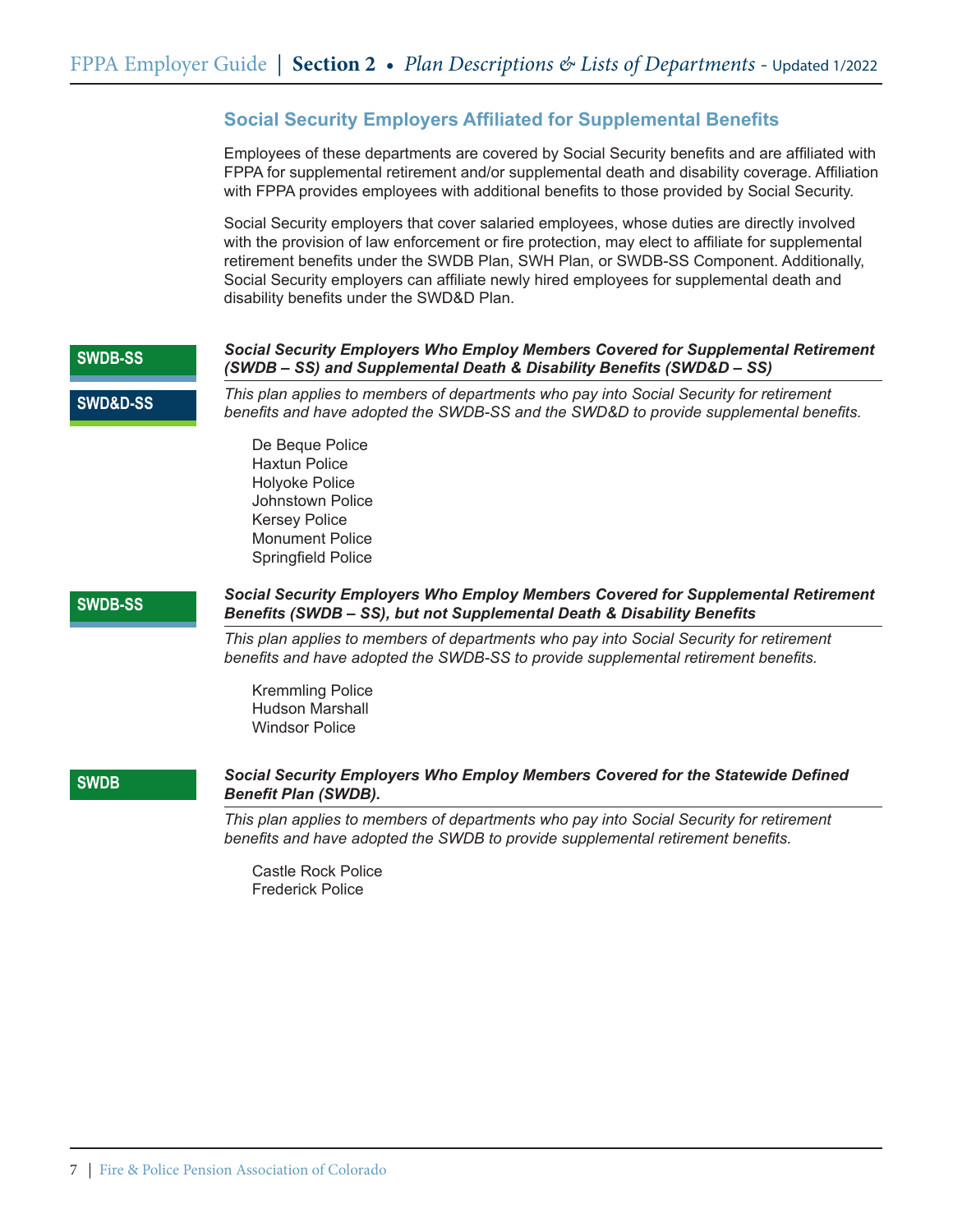# **FPPA 457 Deferred Compensation Plan**

In 1989 legislation was approved that allowed FPPA to offer a Section 457 Deferred Compensation Plan. The following departments may or may not be affiliated with FPPA for other plans.

### *Employers Who Have Adopted the FPPA 457 Deferred Compensation Plan*

*\* No active members as of December 31, 2020.*

Adams County FPD Arvada FPD Arvada Police Ault Police Aurora Fire Aurora Police Bayfield Police Bennett FPD # 7 Berthoud FPD Black Forest Fire Rescue Boulder Rural FPD **Brighton Police** Broadmoor FPD Brush Police Buena Vista Police Cañon City Area FPD Cañon City Police Carbondale & Rural FPD Castle Rock Fire Center Police\* Chaffee County FPD Cimarron Hills FPD Coal Creek Canyon FPD Colorado River FPD Colorado Springs Fire Colorado Springs Police Columbine Valley Police\* Cortez FPD Crested Butte FPD Cripple Creek Fire Cunningham FPD (South Metro FPD) Debeque FPD Debeque Police Dillon Police Donald Wescott FPD Durango FPD East Grand FPD #4 Eaton FPD Edgewater Police Elizabeth FPD Elk Creek FPD Estes Valley FPD Fairmount FPD Falcon FPD **Federal Heights Fire** Federal Heights Police Firestone Police Foothills Fire & Rescue Fort Collins Police Fort Lewis-Mesa FPD\* Fort Lupton FPD FPPA Employees

Frederick-Firestone FPD Front Range Fire Rescue FPD Genesee FPD Glendale Police\* Grand FPD #1 Grand Lake FPD Grand Valley FPD Greater Eagle FPD Greeley Fire Greeley Police Gypsum FPD Hartsel FPD Holyoke Police Hudson FPD Hugo Police\* Ignacio Police Inter-Canyon FPD Jackson 105 FPD\* Jefferson-Como FPD Kiowa FPD Kremmling FPD La Jara Police\* La Salle FPD Larkspur FPD Lefthand FPD Lochbuie Police Lone Tree Police Los Pinos FPD Loveland FRA Loveland Police Lower Valley FPD Lyons FPD Manitou Springs Fire Manitou Springs Police Montrose FPD Mountain View FPD Mountain Village Police Nederland FPD North Metro Fire Rescue Northeast Teller County FPD North-West FPD Pagosa FPD Palisade Fire\* Palisade Police Platte Canyon FPD Platte Valley FPD Platteville Police Platteville-Gilcrest FPD Pleasant View Metro Fire District Poudre Fire Authority Pueblo Fire Pueblo Police

Pueblo Rural FPD Rattlesnake FPD Red White & Blue FPD Roaring Fork FRA Rocky Mountain FPD\* Salida Fire Salida Police Security FPD South Adams County FPD South Fork FPD Southeast Weld FPD Sterling Fire Sterling Police Stratmoor Hills FPD Summit Fire & EMS Authority Telluride FPD Timberline FPD Tri-Lakes Monument FPD Trinidad Fire Trinidad Police Upper Pine River FPD Vail Fire Wellington FPD West Metro FPD West Routt FPD\* Windsor Severance FPD Wray Police Yuma Police\*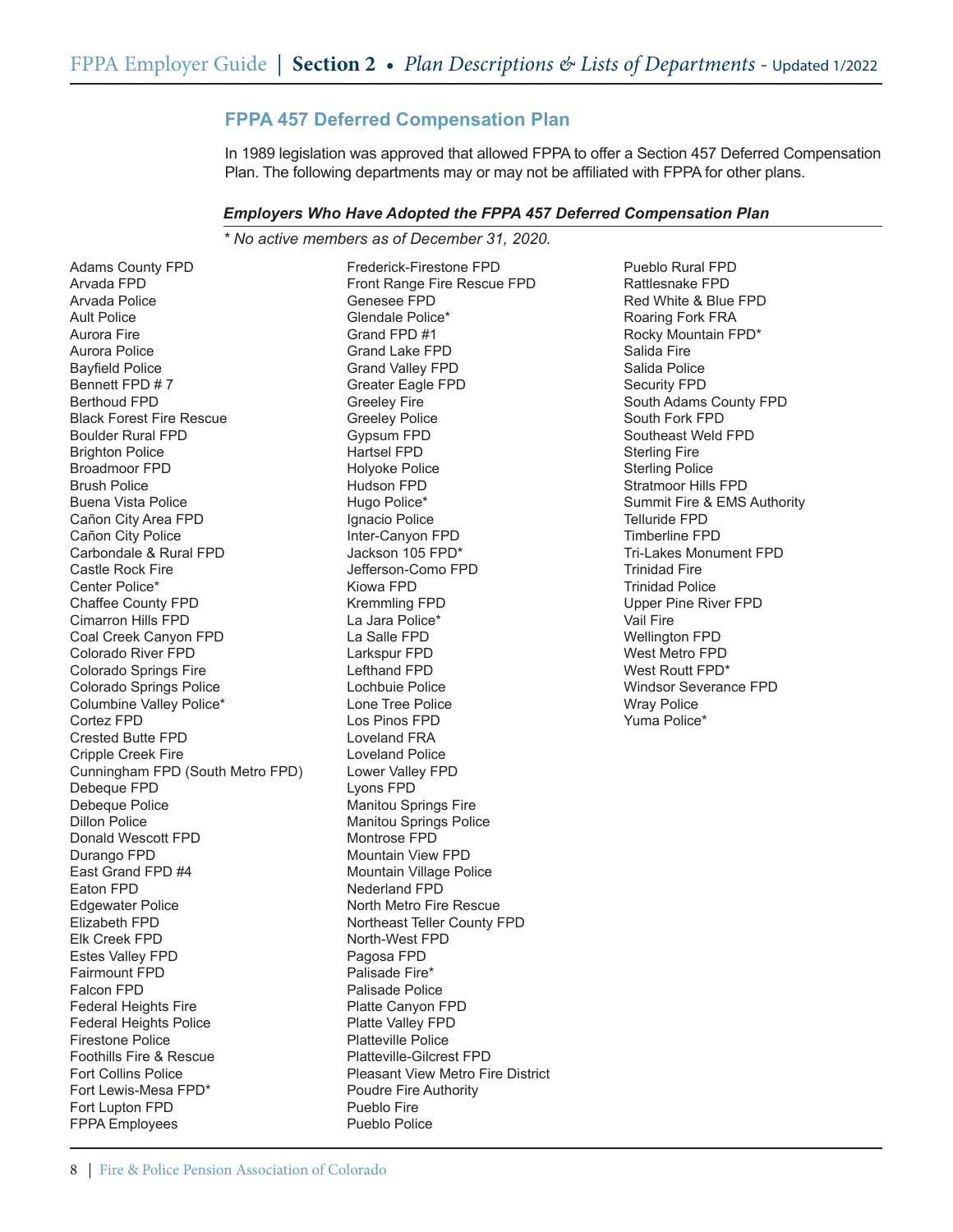# **Affiliated Local Volunteer Firefighter Plans**

Volunteer fire departments and fire protection districts may affiliate their local pension funds with FPPA for certain administrative functions and investment services. The state has contracted with an insurance company to provide Accidental Death and Disability Insurance for Colorado volunteer firefighters. For more information, refer to the State of Colorado, Department of Local Affairs web site.

### *Employers of Affiliated Local Volunteer Firefighter Plans*

*\* No active members as of December 31, 2020.*

Adams County (North Washington) FPD\* Alamosa County FPD Alamosa Fire Allenspark FPD Aspen FPD Ault FPD Basalt & Rural FPD Bennett FPD #7 Berthoud FPD\* Big Sandy FPD Big Thompson Canyon Fire Black Forest Fire Rescue Blanca Fire\* Boone Fire Boulder Mountain FPD Boulder Rural FPD Brighton VFD\* Brush Combined Fire Buena Vista Fire Calhan FPD Cañon City Area FPD Carbondale & Rural FPD Cascade FPD Castle Rock Fire Central City VFD Central Orchard Mesa FPD Cheyenne County FPD #1 Clear Creek Fire Authority Clifton FPD\* Coal Creek Canyon FPD Colorado River (Burning Mountains) FPD\* Colorado River (Rifle) FPD Crested Butte FPD Cripple Creek Fire\* Crystal Lakes FPD Divide VFD Donald Wescott FPD Dove Creek FPD Durango FPD East Grand FPD #4 Eaton FPD Elbert FPD & Rescue Elizabeth FPD\*

Elk Creek FPD Englewood Fire\* Evans FPD Evergreen FPD Falcon FPD\* Federal Heights Fire Fisher's Peak FPD Florence FPD Foothills Fire & Rescue Fort Lewis Mesa FPD Fort Morgan Fire Fort Morgan Rural FPD Franktown FPD Frederick Firestone FPD\* Galeton FPD Genesee FPD Glacier View FPD Glendale Fire\* Glenwood Springs Fire Golden Fire Golden Gate FPD Grand FPD #1 Grand Lake FPD Grand Valley FPD Green Mountain Falls-Chipita Park FPD Gypsum FPD Hartsel FPD Haxtun Fire Hillrose Rural FPD Holyoke Fire Holyoke FPD Hot Sulphur Springs/Parshall FPD Hygiene FPD Indian Hills FPD Inter-Canyon FPD Jackson 105 FPD Jefferson-Como FPD Kiowa County FPD Kiowa FPD Kremmling FPD La Junta Fire La Salle FPD Lafayette Fire\*

Lake City Area FPD Lake Dillon FPD\* Lake George FPD Lamar Fire Larkspur FPD Lefthand FPD Lewis-Arriola FPD Limon Area FPD Livermore FPD Log Hill Mesa FPD Loveland & Rural Consolidated VFD\* Lower Valley FPD Lyons FPD Mancos FPD Manitou Springs VFD Manzanola Rural FPD Montrose FPD Mountain View FPD Nederland FPD New Raymer/Stoneham FPD Springfield Fire North Fork FPD North Routt County Fire Northeast Teller County FPD Stonewall FPD North-West FPD Northwest Conejos FPD Norwood FPD Nucla-Naturita FPD Nunn FPD Oak Creek FPD Olathe FPD Olney Springs Fire Ordway Fire Ouray VFD Palisade VFD Palmer Lake Fire Parker FPD\* Pawnee FPD Peetz FPD Peyton FPD Pinewood Springs VFD Plateau Valley FPD Platte Canyon FPD Platte Valley FPD Platteville/Gilcrest FPD

Pleasant View Metro FD Poudre Canyon FPD Poudre Fire Authority\* Rangely Rural FPD Rattlesnake FPD Red Feather Lakes FPD Red White & Blue FPD\* Ridgway FPD Rio Blanco FPD Rocky Ford Fire Rocky Mountain VFD\* Sable Altura FPD Sheridan Fire\* Silverton San Juan FRA South Adams County FPD South Arkansas FPD\* South Conejos FPD South Metro Fire Rescue\* Southwest Washington County FPD Steamboat Springs VFD Sterling Fire Stratton FPD Sugar City Fire Sugarloaf FPD Telluride FPD Timberline FPD Walsh VFD Wellington FPD West Cheyenne FPD West Douglas County FPD West Metro FPD\* West Routt FPD Westminster VFD\* Wet Mountain FPD Wiggins Rural FPD Wiley Rural FPD Windsor Severance FPD Yampa FPD Yuma Fire